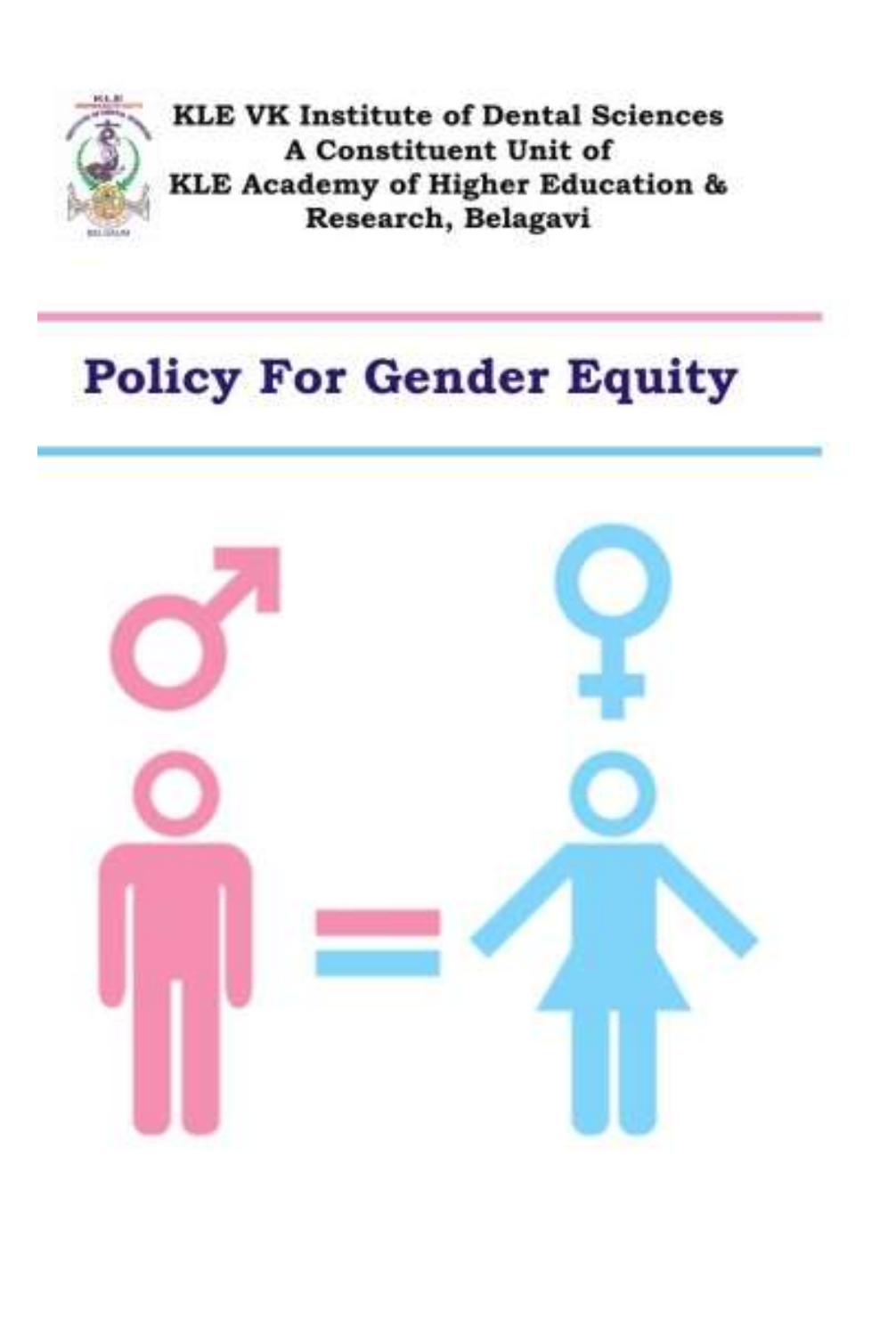# **INDEX**

| Sl. No.        | <b>Particulars</b>                                                              | Page No.       |
|----------------|---------------------------------------------------------------------------------|----------------|
|                | Preamble                                                                        |                |
| $\overline{2}$ | Reasons for gender inequalities                                                 | $\overline{2}$ |
| 3              | Gender equity can be achieved by                                                | $\overline{2}$ |
| $\overline{4}$ | Status of women in higher education                                             | 3              |
| 5              | Objectives toward sustainable Gender equity                                     | 5              |
| 6              | Women' at KLE VK IDS                                                            | 5              |
| 7              | Provision for gender equity at KLE VK<br>Institute of Dental Sciences, Belagavi |                |
| 8              | Procedure for registering complaints for<br>harassment at institutional level   | 9              |
| 9              | <b>Enquiry Procedures</b>                                                       | 10             |
| 10             | Mechanism of Redressal and action to be<br>taken                                | 11             |

#### **This booklet is prepared by**

Principal KLE VK Institute of Dental Sciences Nehru Nagar, Belagavi – 590010. Phone : 0831-2470362 Email : [principal@kledental-bgm.edu.in](mailto:principal@kledental-bgm.edu.in)

## **Year of publishing : 2016**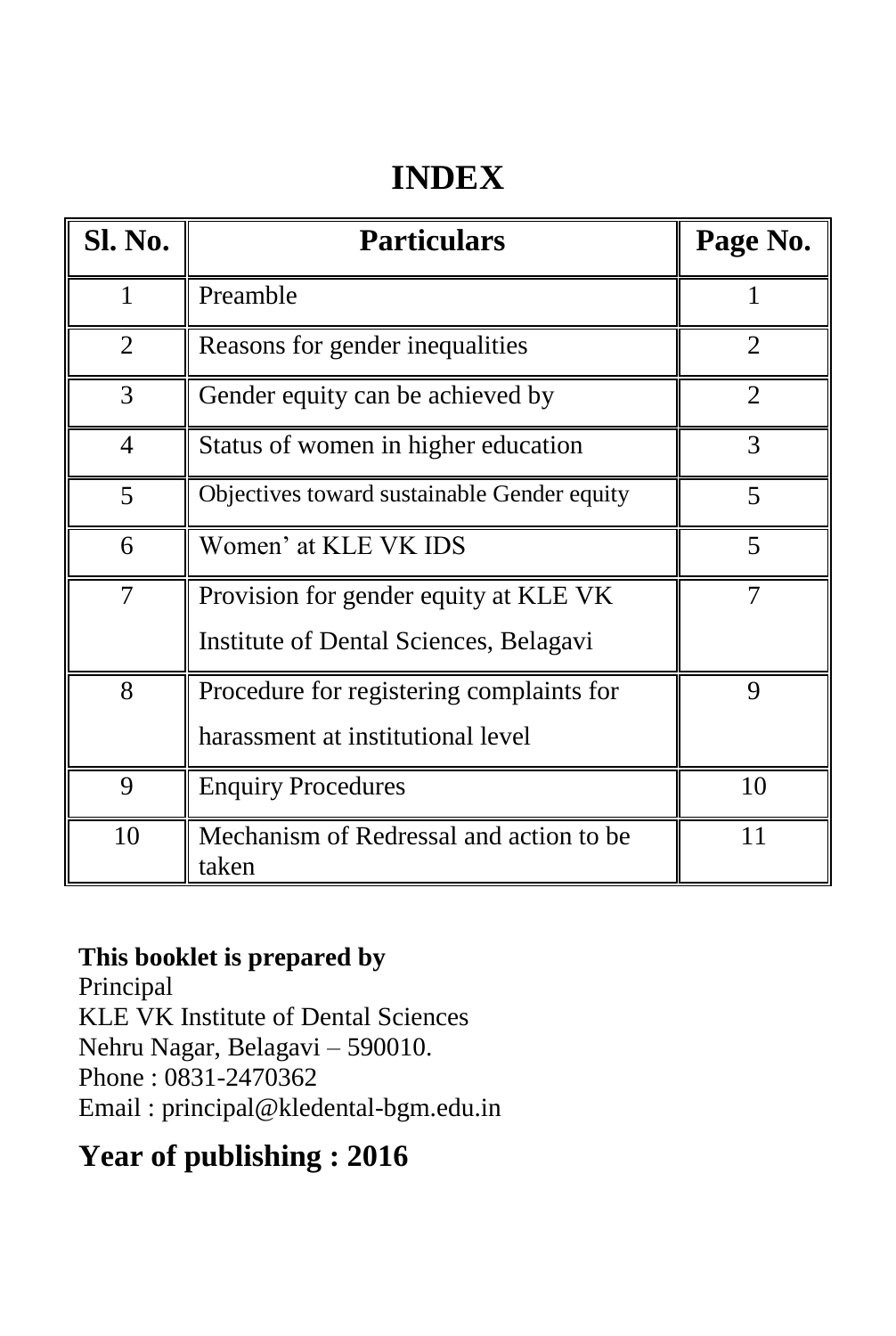# **POLICY FOR GENDER EQUITY**

#### **Preamble** :

'**Equity'** means fairness, righteousness and justness in the distribution of benefits and responsibilities between two genders regardless of any gender discrimination of man and woman according to Oxford dictionary.

The concept of gender equity primarily refer to the full equality of men and women to enjoy the complete range of political, economic, civil, social and cultural rights, with no one being denied access to these rights, or deprived of them, because of their sex according to universal declaration of human rights. The notion of equality should not be just dictated by numbers but a culture of equality between the genders.

Gender equality is not only a fundamental human right, but a necessary foundation for a peaceful, prosperous and sustainable world. Women are the foundation, on whose back a progressive society thrives, each woman is a force of power, ideas, dedication, brilliance and winning charisma. We believe each woman is a source of potential which can change the world for good.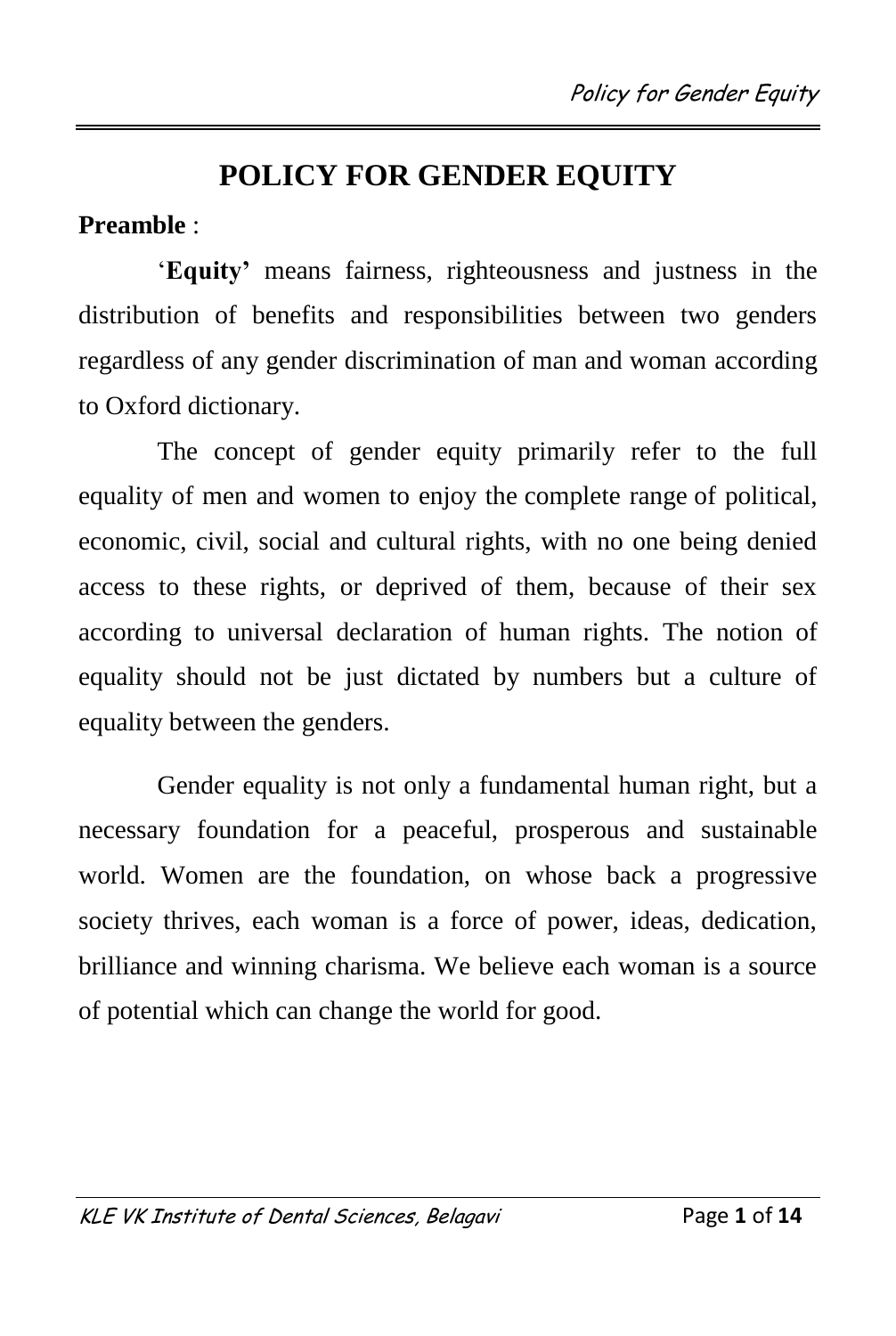#### **Reasons for gender inequalities :**

- 1. Inequality is because of discrimination in family, society, culture, religious norms, societal institutions and biological views.
- 2. It is because of gender equity barriers, patriarchal societies, poverty, women are vulnerable of employment, unequal distribution of opportunities and education, fewer social benefits that disturbs the gender equilibrium.
- 3. Violence against women continues to undermine the effort to reach all goals of gender equity.
- 4. Religious paradigms : Religion can act as a significant counterweight to support hegemonic institutions of the state, market, society and culture to perpetuate any ideology regarding gender discrimination and gender equity.

#### **Gender equity can be achieved by :**

- 1. Achieving equitable access to adequate food and basic needs to increase personal security.
- 2. Balance in sustainable development decision-making.
- 3. Creating equal economic opportunities.
- 4. Equitable access to life resources.
- 5. Controlling gender-blind policies
- 6. Changing the power structure between women and men as well.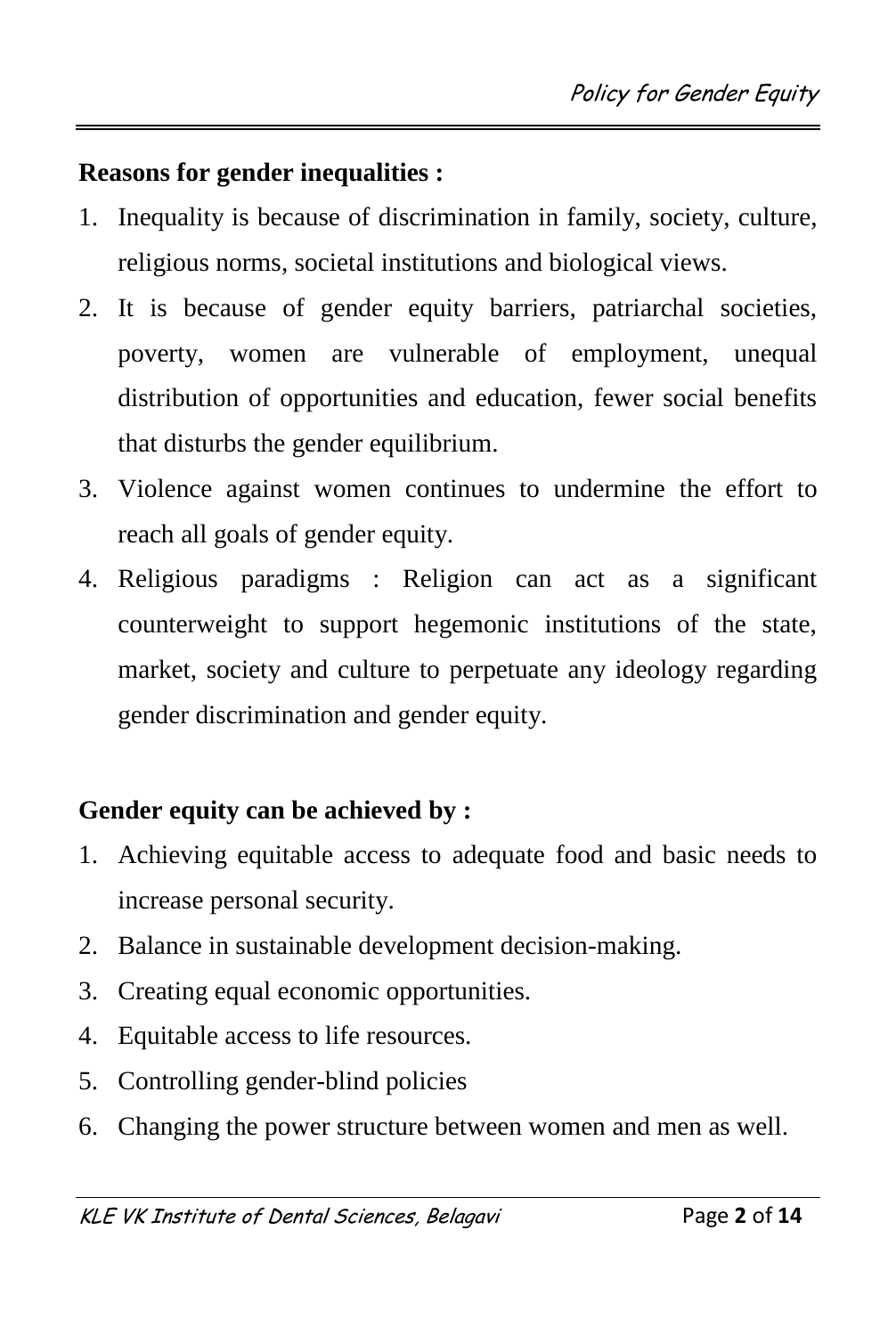#### **Status of women in higher education :**

Women's participation has grown in institutions over the last few years, from students to faculty and across all streams. Women's enrolment in higher education, was less than 10% of the total enrolment at the time of Independence, has risen to 48.6% in 2018-19. The total enrolment has grown to 37.4 million (Hindustan Times)

Keeping in mind the vision of the Prime Minister of India, Shri Narendra Modi, and the aim of International Women's Day, celebrated on  $8<sup>th</sup>$  March every year, the momentum of empowerment of girls and women through education in all institutes is imperative to take women's rights forward. Hence the focus on the inclusion of female participation in higher education institutes. In accordance with the rise in the enrolment of females in higher education, there is a need for a systemic expansion of the delivery system. Gender equality has been encouraged in the recruitment and placement of both teaching and non-teaching staff in higher education institutes.

As per the statistics of 2018-19, 43.82% of women were enrolled at the Ph.D. level as opposed 40% in 2013-14. This was possible because of various measures taken by the government, such as women candidates being allowed a relaxation of one year for M.Phil. and two years for Ph.D. in the maximum duration, i.e. two to six years respectively as per the University Grants Commission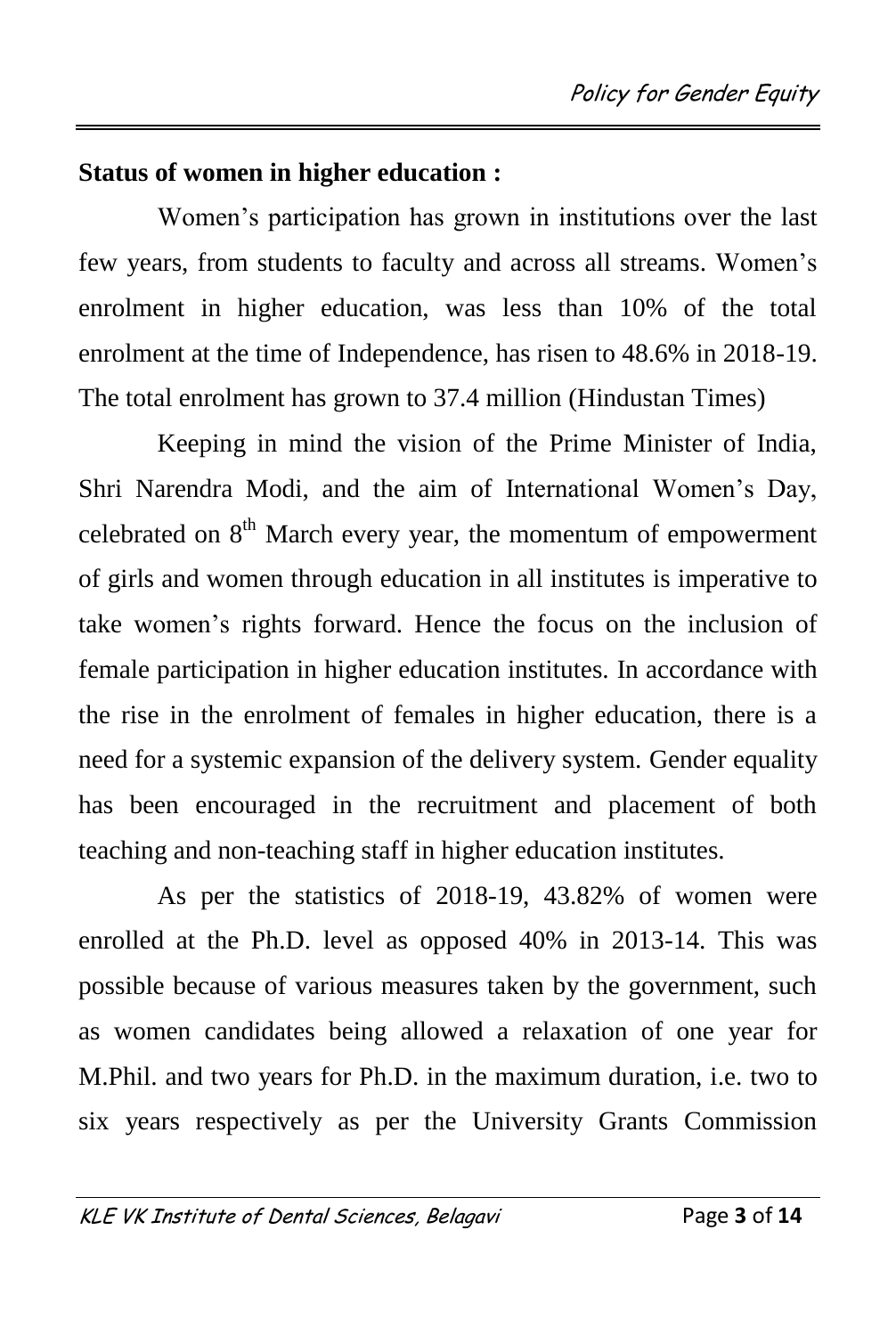(UGC), 2016. In addition, provisions have been made for women candidates to get maternity leave/child care leave up to 240 days, during the duration of the M.Phil. / PhD. Through these various initiatives of the government, there has been an overall increase in the enrolment of women in higher education. This has resulted in an improvement in the Gender Parity Index (GPI). The GPI has increased from 0.92 in 2013-14 to 1 in 2018-19.

Recently, all universities were directed the UGC to conduct seminars on gender bias and stereotyping, gender equality and women's rights in all colleges. Student welfare and councils in colleges and universities have been encouraged to hold activities like street plays, flash mobs and mime shows on women's issues, and all colleges and universities must prominently display women's helpline numbers at different places on campuses.

The equal participation of women in higher education will help India make a vital contribution to sustainable development. Along with the provision of equal access to education, quality and affordability must also be emphasised.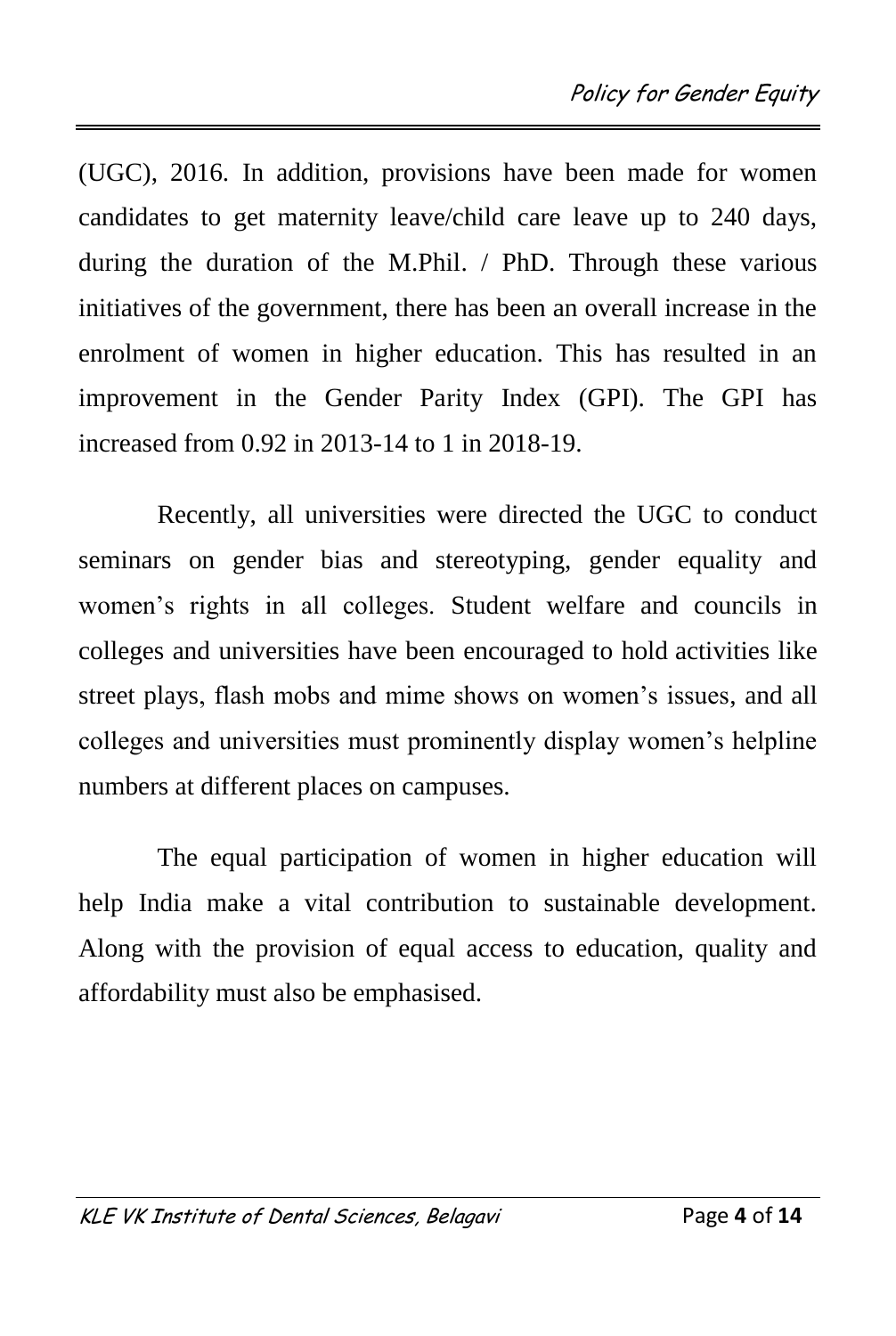#### **Objectives toward sustainable Gender equity :**

- 1. Physical security
- 2. Eradication of gender based violence
- 3. Guaranteeing legal identity.
- 4. Enabling access to and control over resources.
- 5. Providing access to decent work and livelihoods.
- 6. Ensuring access to public services.
- 7. Guaranteeing access to information.
- 8. Facilitating access to information.
- 9. Facilitating access to justice.
- 10. Measuring social inclusion and access to Rights.
- 11. Valuing social cohesion and diversity.

## **'WOMEN at KLE VK IDS'**

Gender equality is of prime importance in educational institutes as education enables girls and boys, women and men to participate in social, economic and political life and is a base for development of a democratic society. Education can be crucial to changing attitudes into accepting gender equality as a fundamental social value.

Teachers are important starting points for promoting gender equality in education as their attitudes and instructional practices are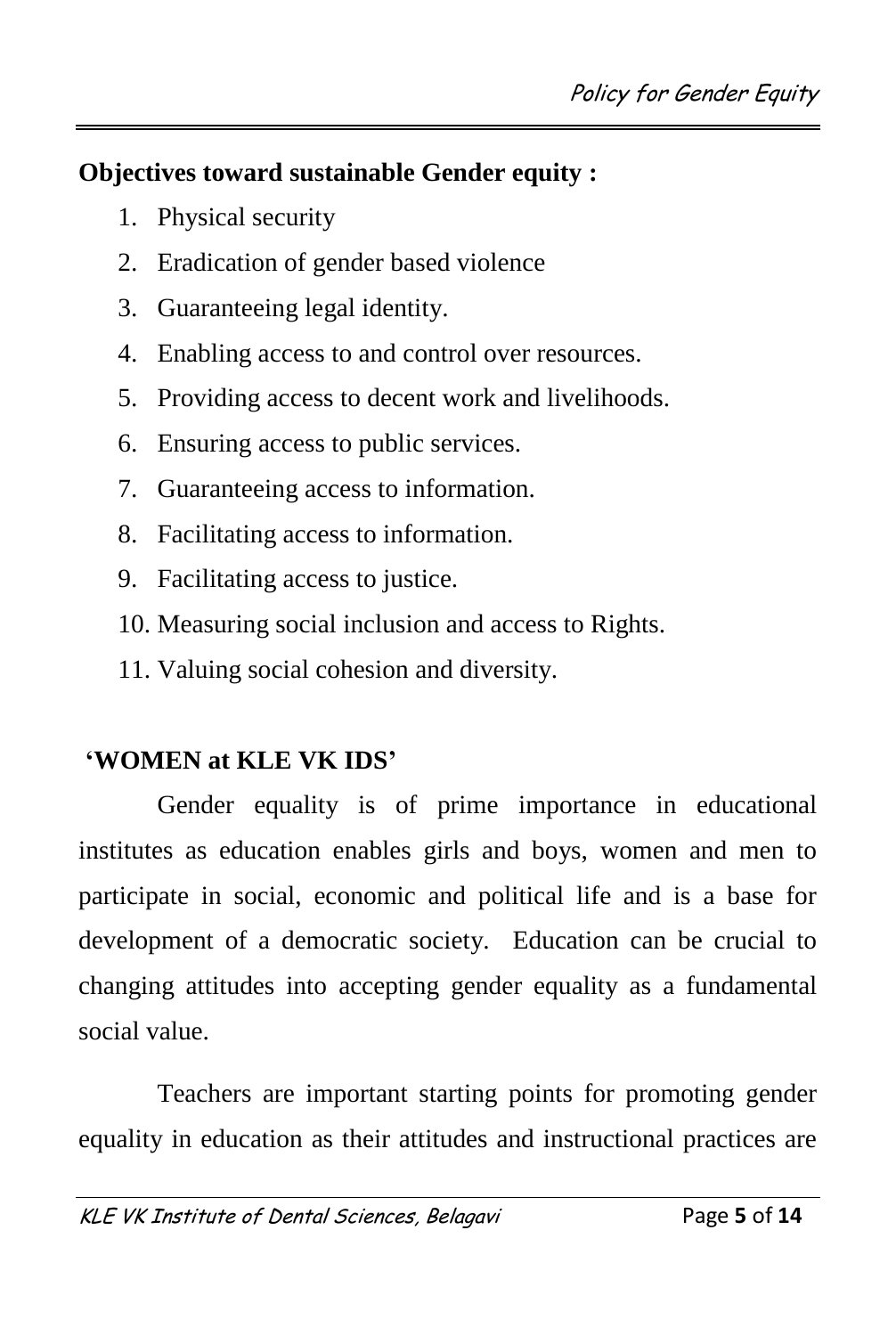known to affect gender equality. We at KLE sensitize all our teachers and address all issues related to gender equality with an open mind in an unbiased manner.

Though women remain underrepresented at all levels across the globe, we at KLE are proud to say that women represent at higher posts in KLE University as well as in all the constituent colleges of KAHER, holding the posts of principals, vice-principals, deans and professor etc. The most important thing to mention here is the involvement of all these female faculties in the decision making process. The policy of the institute is to provide equal opportunities to the staff and students irrespective of their gender.

In educational institutions teachers play an important role in gender equality by not differentiating between girls and boys and providing equal learning opportunities to both. Girl students are provided with a secure and protective environment in the campus and they also represent the various committees and are actively involved in the various academic, cultural, sports and other extracurricular activities and are given equal opportunities as the boys.

Similarly all the patients are treated in a fair way with due respect irrespective of their gender, thus ensuring gender equality in the dental hospital. The concept of giving equal opportunity to all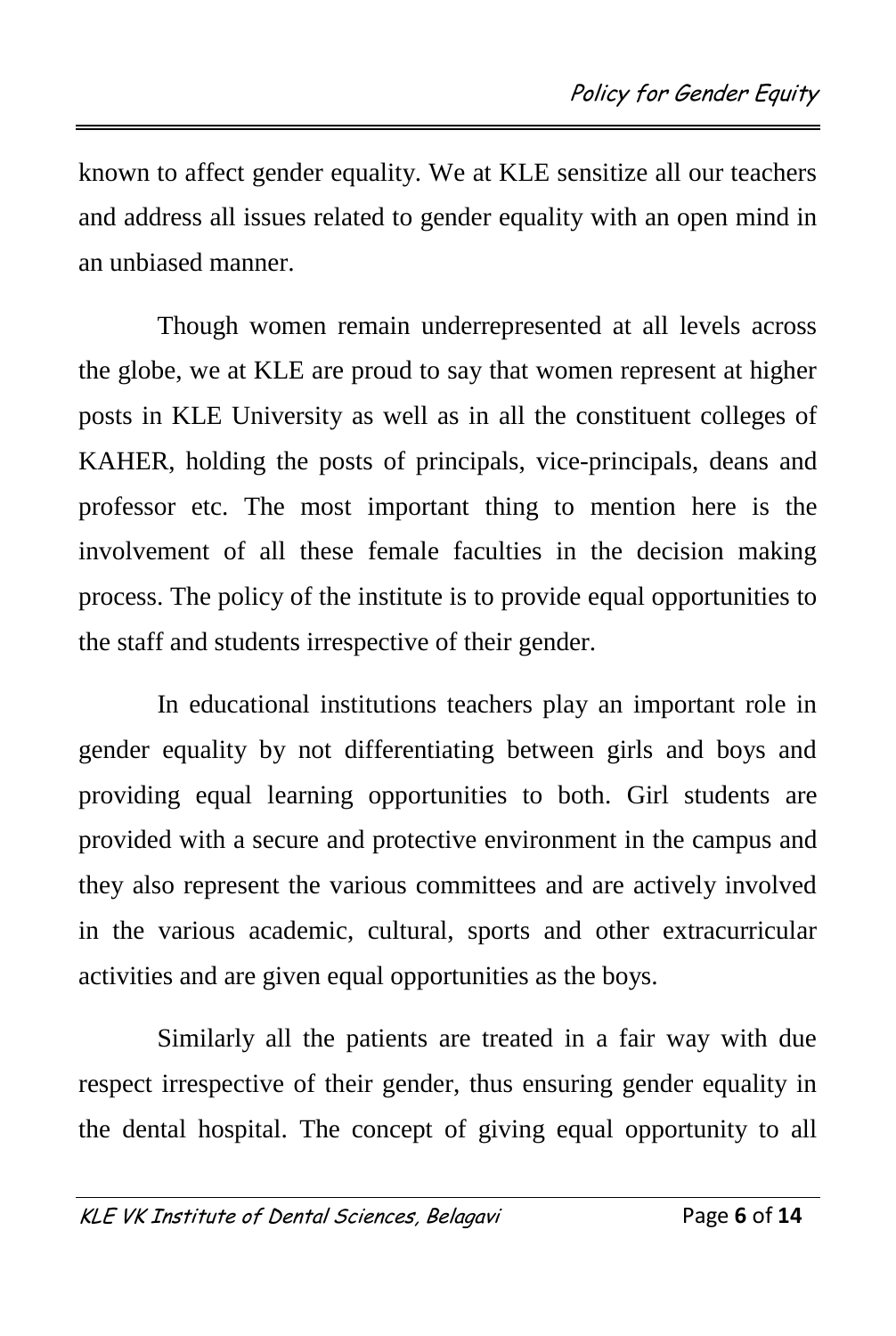patients for all types of treatments is also imbibed in all the students during their learning stages.

At KLE, we have a dedicated team of powerful individuals working relentlessly for women empowerment. To achieve gender equality and provide equal opportunities to women and girls we have an active Women's Cell and Swashakti cell for women of KLE Society's institutions which conduct activities to empower all the women in the campus and also make them aware of their rights and responsibilities.

Various facilities are provided for the females like : i) the 24x7 helpline, ii) the girl child of a female class IV employee is provided education free of cost. iii) Awards for higher scoring female undergraduate student.

# **Provision for gender equity at KLE VK Institute of Dental Sciences, Belagavi :**

**Objective** : Equal economic opportunities are provided for women that help to sustain personal security. Balance in sustainable development decision-making and encourage power structure between women and men and support to girl students for progress.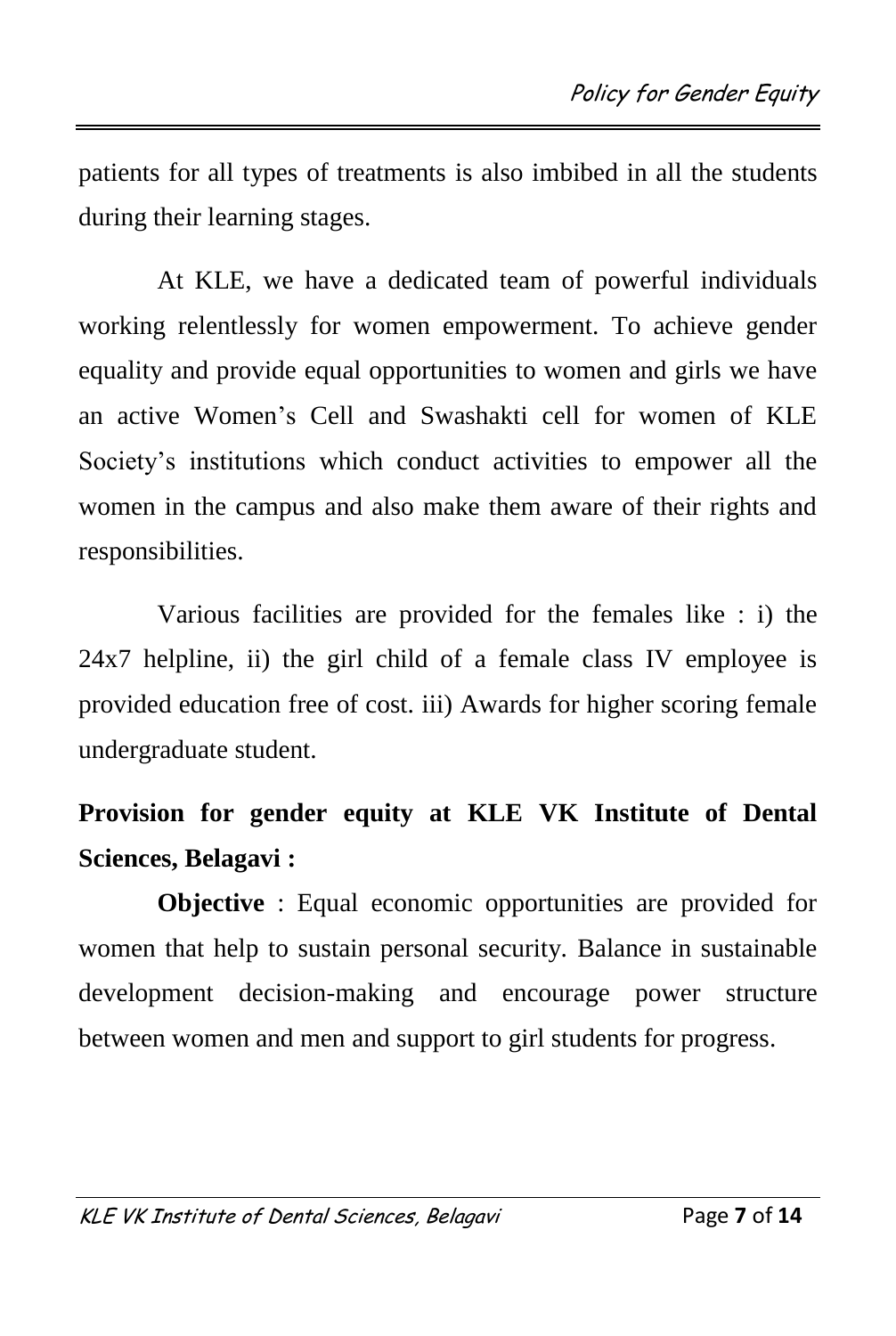**Practice** :

- 1. There is good representation of female staff (80%) teaching administrative and support.
- 2. The teaching staff is encouraged for academic and administrative freedom, to take additional educational opportunities (Ph.D and other). They shoulder leadership positions as Heads of department, principal, vice-principal, dean and additional responsibilities at various systems management committees of the Institute.
- 3. As members of Women cell they are responsible for empowering themselves and others in the society.
- 4. Girl students share equal opportunities as student council members in academic decisions and co-curricular activities.
- 5. Hostel facilities are specifically designated for dental girls students in the campus. In the institute, girl's common room with lockers facility, recreational room & washrooms is provided.
- 6. Help line for girl student is displayed prominently for any help during and beyond college hours is provided.
- 7. Equal opportunity is provided to all by emboldening staff and students for Research.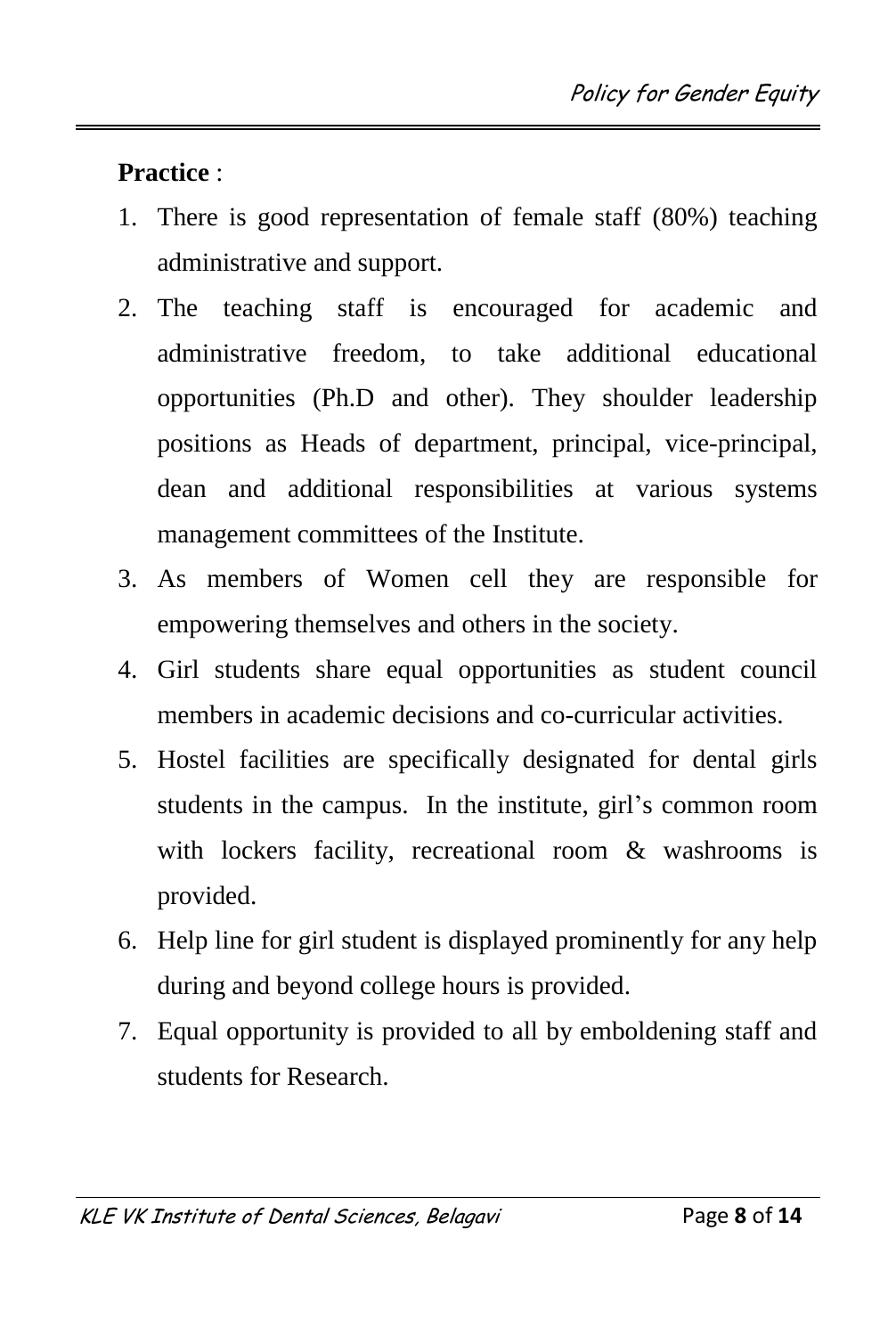- 8. Institution enriches issues related and relevant to gender by conducting various activities through programs on gender championship which strengthens the women community.
- 9. Adequate facilities like health care, skill development courses, free or concession for education of children and other infrastructural facilities like changing room in the institute, residential quarters and other facilities in the campus are provided to the support staff.
- 10. The women's grievance cell is made available in the institute for female student, staff, non-teaching staff to approach for any help needed or for registering their grievances. The university cell for women and policy for harassment at workplace provides further support and care in any dispute either in the institute or the university campus.

# **Procedure for registering complaints for harassment at institutional level :**

- 1. All complaints must be brought by the complainant in person.
- 2. The committee will examine whether an investigation, intervention or some other assistance is needed.
- 3. Once such a complaint is received the committee shall proceed to investigate it as per the procedure specified.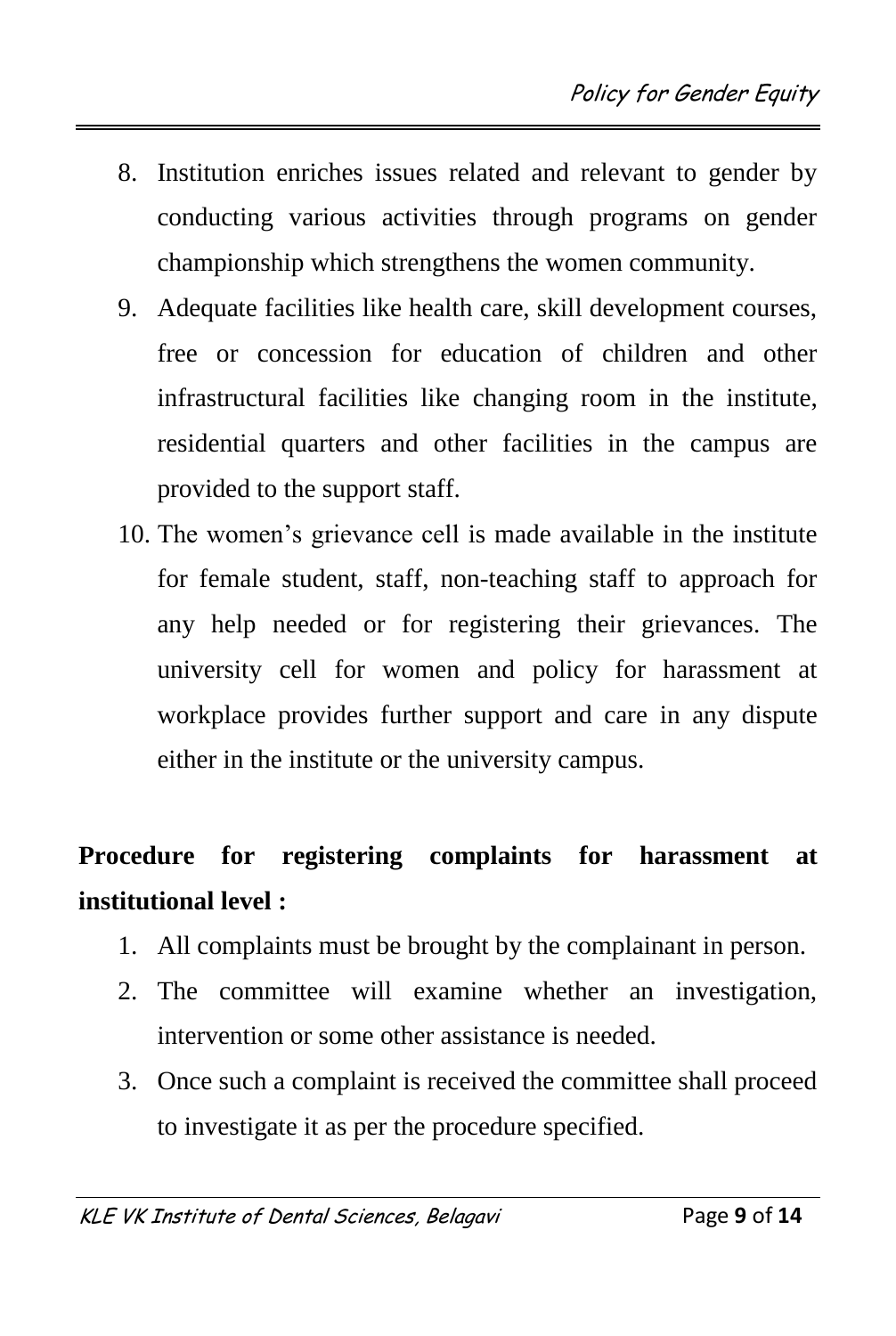- 4. If the complainant wishes she can be accompanied by a representative.
- 5. All complaints must be brought in writing. In case of verbal complaint, the committee shall note it in writing and necessary action may be initiated.

#### **Enquiry Procedures :**

- 1. Any complaint must be received and recorded by the member, then inform the Chairperson who in turn shall call a meeting of the committee.
- 2. The committee must inform the accused in writing about the charges made against him/her and she/he should be given an appropriate time to respond to the charges.
- 3. The committee should maintain confidentiality during the time of the enquiry.
- 4. After the report has been finalised, confidentiality should be maintained, if the complainant so desires, by withholding the complainant's name and other particulars that would identify her.
- 5. During the enquiry procedure, the complainant and the accused will be called separately so as to ensure freedom of expression and an atmosphere free of intimidation. The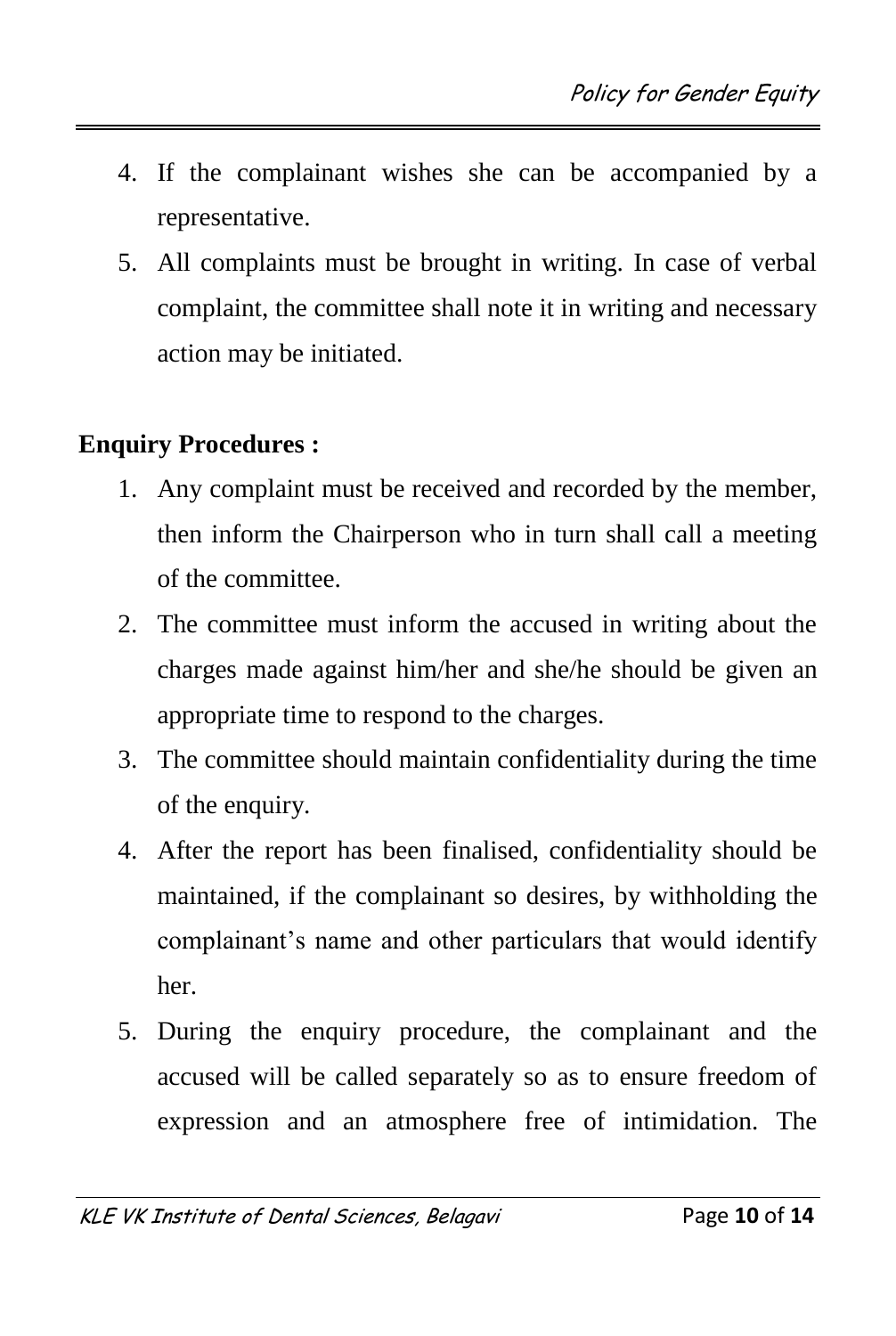complainant may be allowed to be accompanied by one representative during the enquiry.

- 6. The committee will forward the case to the university cell for women if a prima facie case is established of sexual harassment.
- 7. Reasons for not pursuing a complaint must be recorded in the minutes and made available to the complainant in writing.
- 8. The committee shall after due consideration of all observations necessitate appropriate action.

#### **Mechanism of Redressal and action to be taken :**

- 1. Committee can suspend the alleged harasser from an administrative post/classes if his/her presence is likely to interfere with the enquiry.
- 2. The victim of sexual harassment as per the Supreme Court judgment, will have the option to seek transfer of the perpetrator or their own transfer where applicable.
- 3. The Head of the institution will comply the disciplinary action on the basis of the recommendations of the committee under relevant service rules.
- 4. The disciplinary action will be commensurate with the nature of the violation :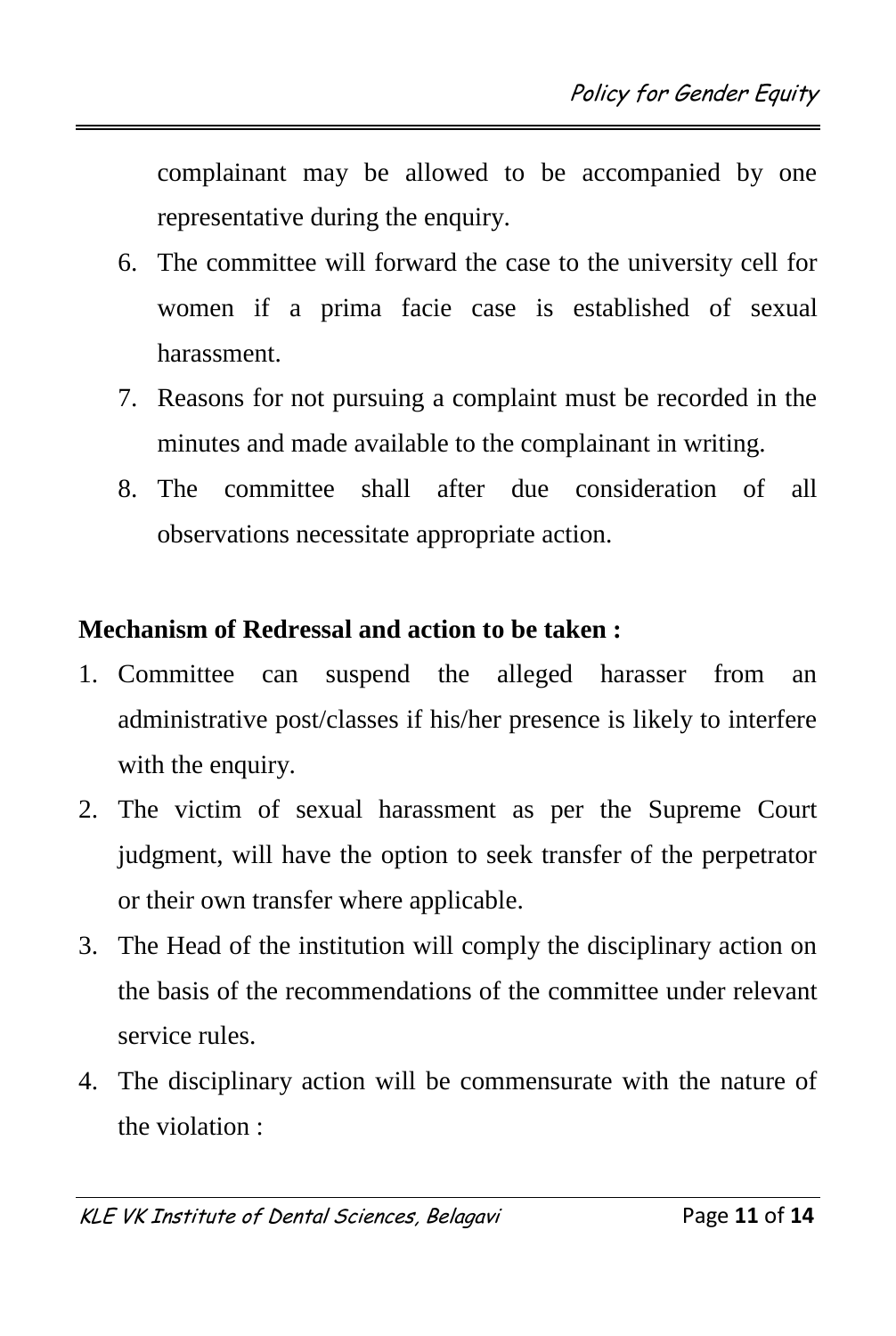**a.** In the case of **University/College employees**, disciplinary action could be in the form of:

- i. Warning
- ii. Written apology
- iii. Bond of good behaviour
- iv. Adverse remarks in the Confidential Report
- v. Debarring from supervisory duties
- vi. Denial of membership of statutory bodies
- vii. Denial of re-employment
- viii. Stopping of increments/promotion
- ix. Reverting, demotion
- x. Suspension
- xi. Dismissal
- xii. Any other relevant mechanism.
- **b**. In case of **students**, disciplinary action could be in the form of:
	- i. Warning
	- ii. Written apology
	- iii. Bond of good behaviour
	- iv. Debarring entry into a hostel/ campus
	- v. Suspension for a specific period of time
	- vi. Withholding results
	- vii. Debarring from examinations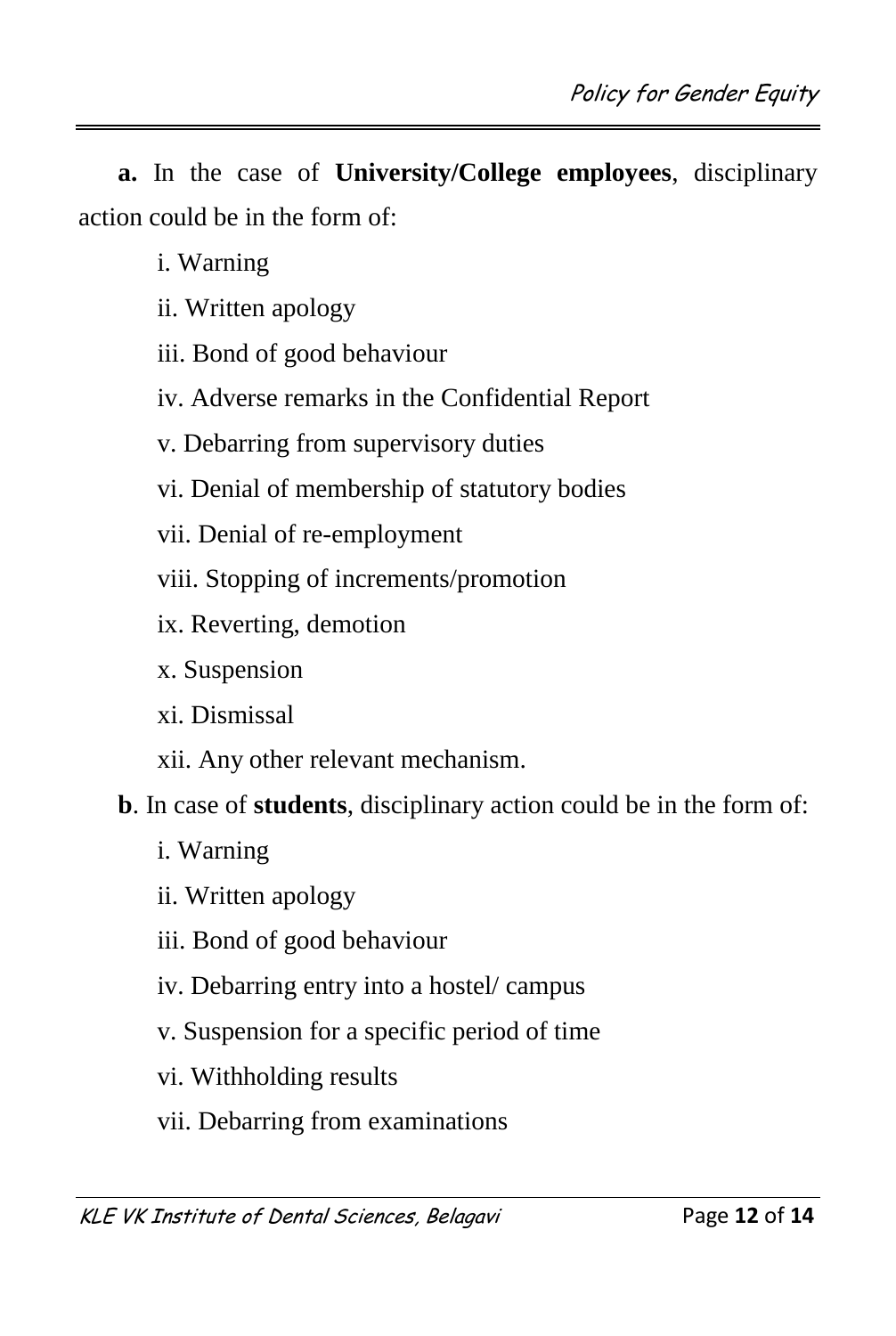viii. Debarring from contesting elections

ix. Debarring from holding posts such as member of Committee of Courses, membership of college union, etc.

x. Expulsion

xi. Denial of admission

xii. Declaring the harasser as "persona non grata" for a stipulated period of time

xiii. Any other relevant mechanism.

**c**. In the case of **third party** harassment/outsider harassment, the University/College authorities shall initiate action by making a complaint with the appropriate authority.

5. Non-adversarial modes of redressal and resolution could also be considered in appropriate cases. Examples of this may be verbal warning, verbal apology, promise of good behaviour etc.

\*\*\*\*